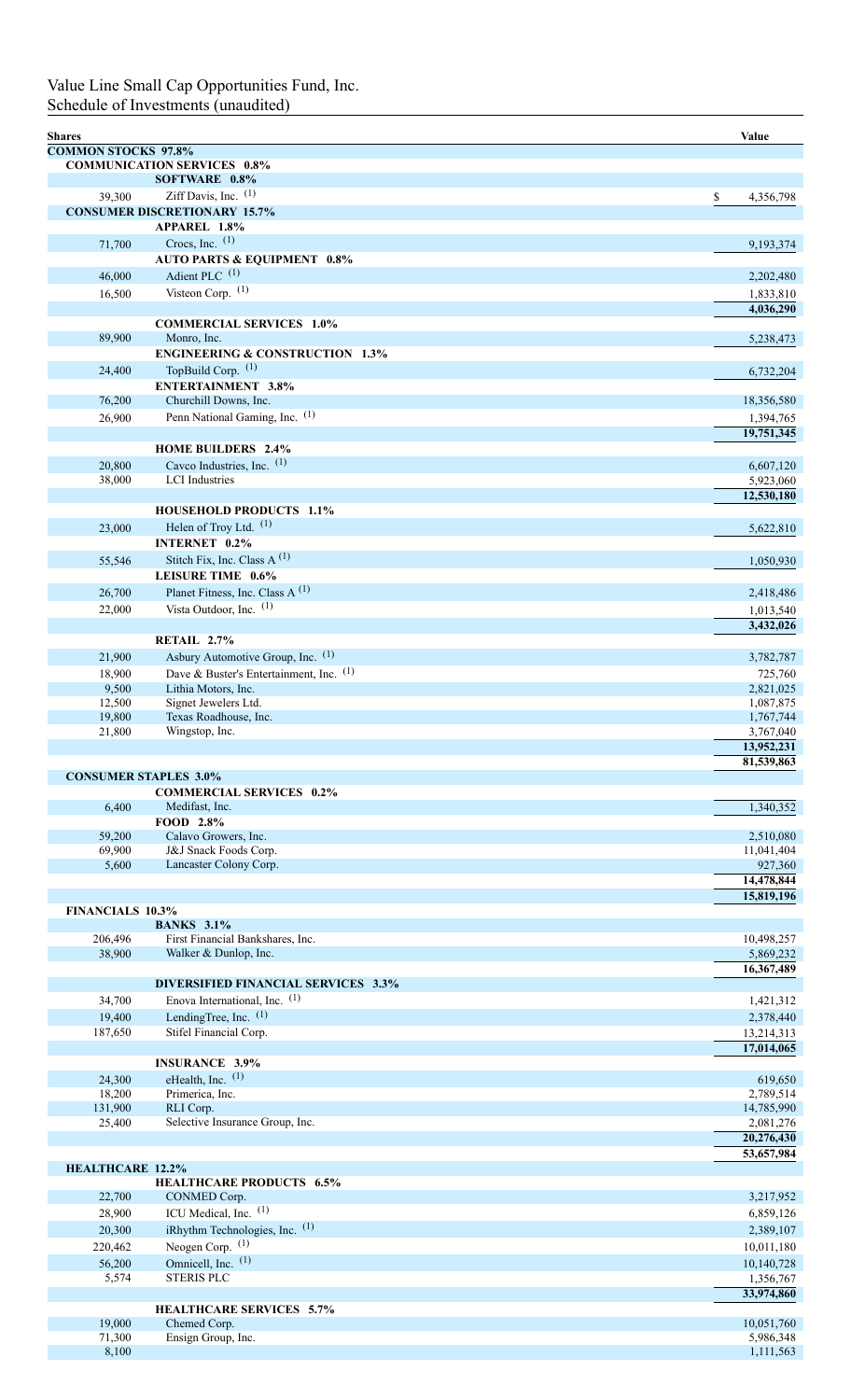|        | LHC Group, Inc. $(1)$         |            |
|--------|-------------------------------|------------|
| 15,900 | Medpace Holdings, Inc. $(1)$  | 3,460,476  |
| 9,300  | Pennant Group, Inc. (1)       | 214,644    |
| 38,000 | Select Medical Holdings Corp. | 1,117,200  |
| 77,800 | US Physical Therapy, Inc.     | 7,433,790  |
|        |                               | 29,375,781 |
|        |                               | 63,350,641 |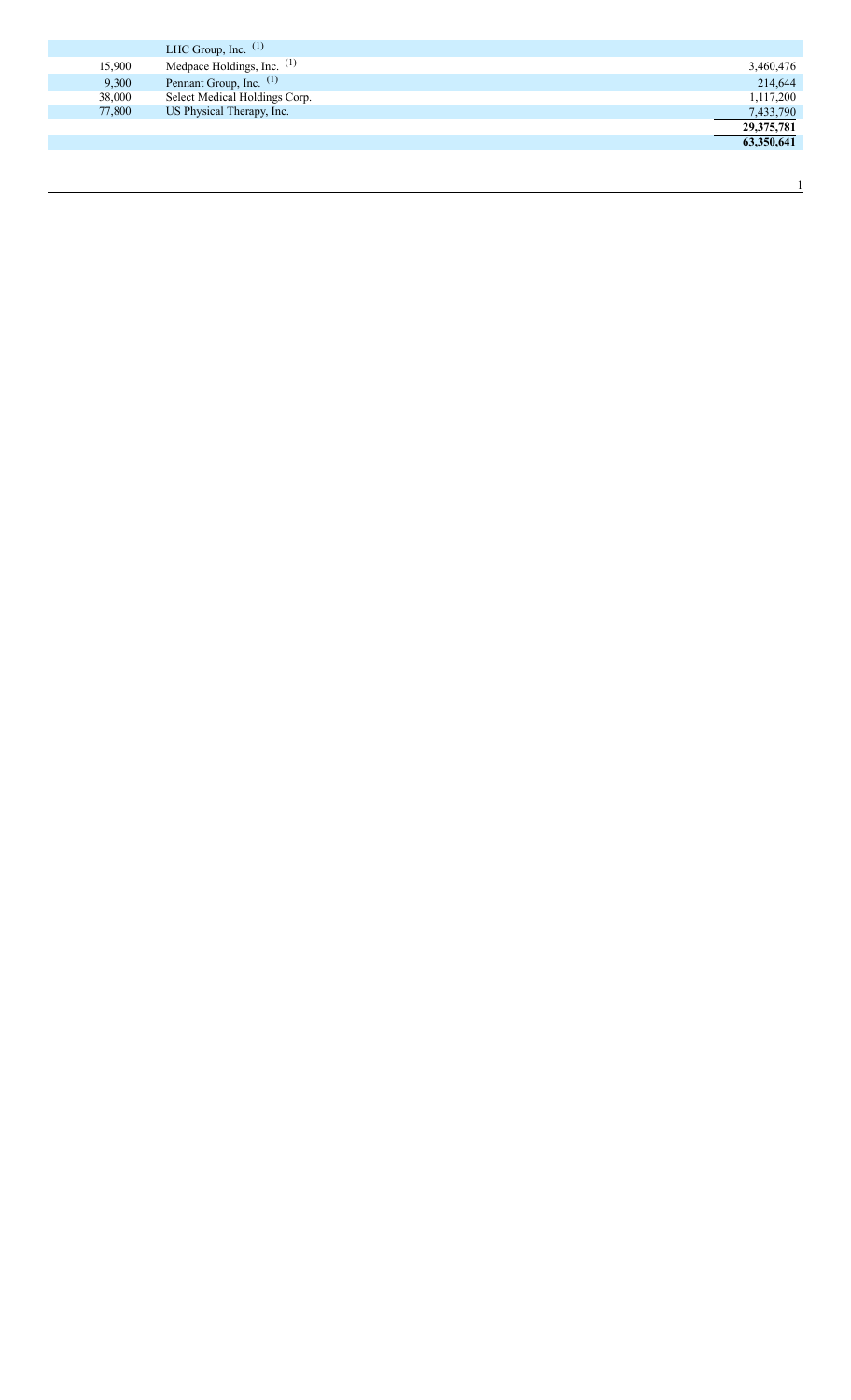## December 31, 2021

| <b>Shares</b>            |                                                                          | Value                   |
|--------------------------|--------------------------------------------------------------------------|-------------------------|
|                          | <b>COMMON STOCKS 97.8% (continued)</b>                                   |                         |
| <b>INDUSTRIALS 29.9%</b> |                                                                          |                         |
| 31,000                   | <b>AEROSPACE &amp; DEFENSE 0.8%</b><br>Aerojet Rocketdyne Holdings, Inc. | \$<br>1,449,560         |
| 50,300                   | Mercury Systems, Inc. (1)                                                | 2,769,518               |
|                          |                                                                          | 4,219,078               |
|                          | <b>BUILDING MATERIALS 5.1%</b>                                           |                         |
| 119,399                  | AAON, Inc.                                                               | 9,483,942               |
| 26,500<br>64,000         | Lennox International, Inc.<br>Trex Co., Inc. $(1)(2)$                    | 8,595,540               |
|                          |                                                                          | 8,641,920<br>26,721,402 |
|                          | <b>COMMERCIAL SERVICES 2.6%</b>                                          |                         |
| 14,800                   | ASGN, Inc. $(1)$                                                         | 1,826,320               |
| 36,200                   | FTI Consulting, Inc. (1)                                                 | 5,553,804               |
| 21,200                   | Insperity, Inc.                                                          | 2,503,932               |
| 38,100                   | TriNet Group, Inc. $(1)$                                                 | 3,629,406               |
|                          |                                                                          | 13,513,462              |
| 5,300                    | <b>COMPUTERS 0.9%</b><br>CACI International, Inc. Class A <sup>(1)</sup> | 1,426,813               |
| 41,700                   | Science Applications International Corp.                                 | 3,485,703               |
|                          |                                                                          | 4,912,516               |
|                          | <b>DISTRIBUTION &amp; WHOLESALE 0.8%</b>                                 |                         |
| 16,500                   | SiteOne Landscape Supply, Inc. $(1)(2)$                                  | 3,997,620               |
|                          | <b>ELECTRICAL EQUIPMENT 1.3%</b>                                         |                         |
| 85,700                   | EnerSys<br><b>ELECTRONICS 2.2%</b>                                       | 6,775,442               |
| 102,000                  | Woodward, Inc.                                                           | 11,164,920              |
|                          | <b>ENGINEERING &amp; CONSTRUCTION 4.1%</b>                               |                         |
| 24,900                   | Dycom Industries, Inc. (1)                                               | 2,334,624               |
| 163,700                  | Exponent, Inc.                                                           | 19,108,701              |
|                          | FOOD SERVICE 0.7%                                                        | 21,443,325              |
| 198,800                  | Healthcare Services Group, Inc.                                          | 3,536,652               |
|                          | HAND & MACHINE TOOLS 0.3%                                                |                         |
| 9,141                    | Regal Rexnord Corp.                                                      | 1,555,615               |
|                          | <b>MACHINERY DIVERSIFIED 4.1%</b>                                        |                         |
| 23,300<br>13,500         | Applied Industrial Technologies, Inc.<br>Kadant, Inc.                    | 2,392,910<br>3,111,480  |
| 37,600                   | Toro Co.                                                                 | 3,756,616               |
| 53,147                   | Watts Water Technologies, Inc. Class A                                   | 10,319,553              |
| 41,000                   | Zurn Water Solutions Corp.                                               | 1,492,400               |
|                          | <b>METAL FABRICATE/HARDWARE 2.0%</b>                                     | 21,072,959              |
| 52,500                   | RBC Bearings, Inc. (1)                                                   | 10,603,425              |
|                          | <b>MISCELLANEOUS MANUFACTURERS 2.3%</b>                                  |                         |
| 19,400                   | Carlisle Cos., Inc.                                                      | 4,813,528               |
| 26,400<br>27,600         | EnPro Industries, Inc.<br>John Bean Technologies Corp.                   | 2,905,848<br>4,238,256  |
|                          |                                                                          | 11,957,632              |
|                          | RETAIL 0.6%                                                              |                         |
| 57,900                   | Rush Enterprises, Inc. Class A                                           | 3,221,556               |
|                          | TEXTILES 0.7%                                                            |                         |
| 16,200                   | Unifirst Corp.<br><b>TRANSPORTATION 1.2%</b>                             | 3,408,480               |
| 33,800                   | Landstar System, Inc.                                                    | 6,050,876               |
|                          | TRUCKING & LEASING 0.2%                                                  |                         |
| 11,500                   | GATX Corp.                                                               | 1,198,185               |
|                          |                                                                          | 155, 353, 145           |
|                          | <b>INFORMATION TECHNOLOGY 21.5%</b><br><b>CHEMICALS 0.5%</b>             |                         |
| 9,300                    | Rogers Corp. (1)                                                         | 2,538,900               |
|                          | <b>COMMERCIAL SERVICES 0.6%</b>                                          |                         |
| 36,600                   | Alarm.com Holdings, Inc. (1)                                             | 3,104,046               |
|                          | <b>COMPUTERS 5.1%</b>                                                    |                         |
| 86,200                   | ExlService Holdings, Inc. (1)                                            | 12,479,174              |
| 47,900                   | MAXIMUS, Inc.                                                            | 3,816,193               |
| 30,500                   | Qualys, Inc. $(1)$<br>Rapid7, Inc. $(1)$                                 | 4,185,210               |
| 51,400                   |                                                                          | 6,049,266<br>26,529,843 |
|                          | <b>ELECTRICAL EQUIPMENT 0.6%</b>                                         |                         |
| 9,200                    | Littelfuse, Inc.                                                         | 2,895,056               |
|                          | ELECTRONICS 1.4%                                                         |                         |
| 60,000                   | Itron, Inc. $(1)$                                                        | 4,111,200               |
| 28,500                   | TD SYNNEX Corp.                                                          | 3,259,260<br>7,370,460  |
|                          | <b>INTERNET 1.9%</b>                                                     |                         |
| 187,800                  | ePlus, Inc. $(1)$                                                        | 10,118,664              |
|                          | <b>MISCELLANEOUS MANUFACTURERS 0.6%</b>                                  |                         |
| 26,000                   | Fabrinet <sup>(1)</sup>                                                  | 3,080,220               |
|                          | <b>SEMICONDUCTORS 1.0%</b>                                               |                         |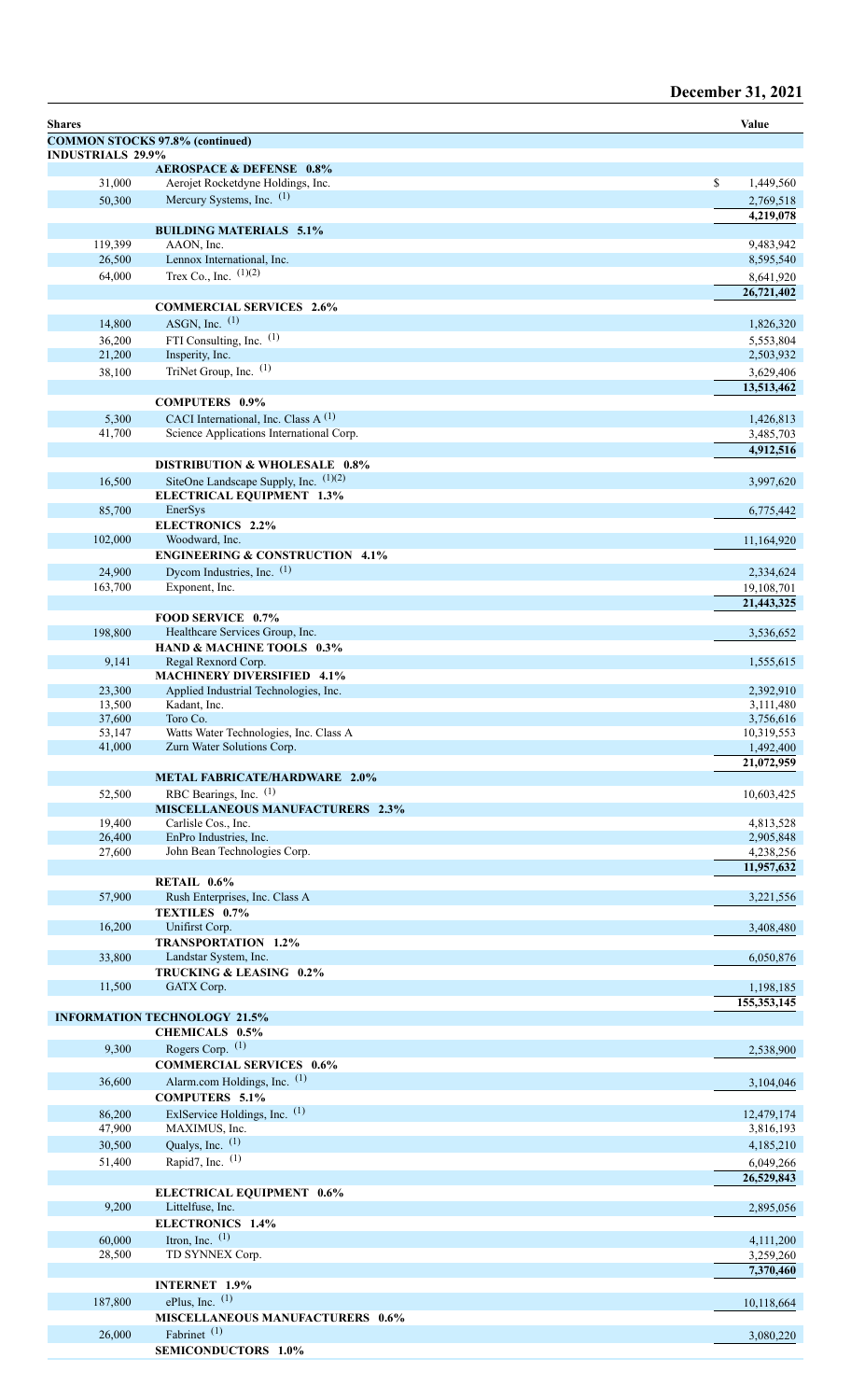| 17,000 | Synaptics, Inc. $(1)$               | 4,921,670 |
|--------|-------------------------------------|-----------|
|        | SOFTWARE 9.8%                       |           |
| 79,300 | ACI Worldwide, Inc. $(1)$           | 2,751,710 |
| 28,500 | Concentrix Corp.                    | 5,090,670 |
| 13,100 | Consensus Cloud Solutions, Inc. (1) | 758,097   |
|        |                                     |           |

 $\frac{2}{2}$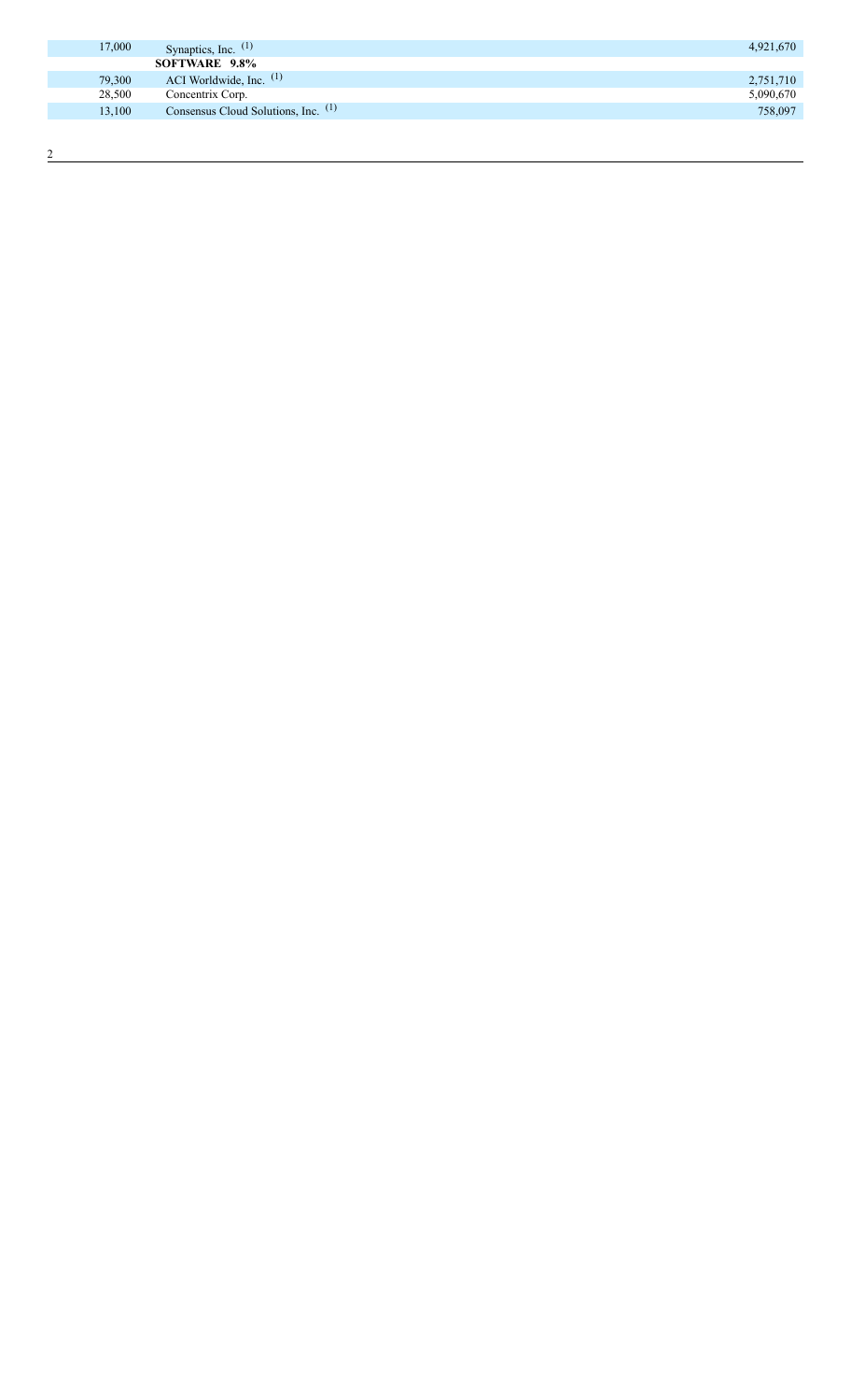## Schedule of Investments (unaudited) (continued)

| <b>Shares</b>                                      |                                                                                        |                                                                                            |              | Value                   |  |  |  |
|----------------------------------------------------|----------------------------------------------------------------------------------------|--------------------------------------------------------------------------------------------|--------------|-------------------------|--|--|--|
| <b>COMMON STOCKS 97.8% (continued)</b>             |                                                                                        |                                                                                            |              |                         |  |  |  |
| SOFTWARE 9.8% (continued)                          |                                                                                        |                                                                                            |              |                         |  |  |  |
|                                                    | 54,700                                                                                 | Everbridge, Inc. (1)                                                                       | $\mathbb{S}$ | 3,682,951               |  |  |  |
|                                                    | 83,900                                                                                 | Five9, Inc. $(1)$                                                                          |              | 11,521,148              |  |  |  |
|                                                    | 47,100                                                                                 | LivePerson, Inc. $(1)(2)$                                                                  |              | 1,682,412               |  |  |  |
|                                                    | 7,000                                                                                  | New Relic, Inc. (1)                                                                        |              | 769,720                 |  |  |  |
|                                                    | 104,500                                                                                | SPS Commerce, Inc. (1)                                                                     |              | 14,875,575              |  |  |  |
|                                                    | 76,400                                                                                 | Workiva, Inc. $(1)$                                                                        |              | 9,969,436               |  |  |  |
|                                                    |                                                                                        |                                                                                            |              | 51,101,719              |  |  |  |
|                                                    |                                                                                        |                                                                                            |              | 111,660,578             |  |  |  |
|                                                    | <b>MATERIALS 4.4%</b>                                                                  |                                                                                            |              |                         |  |  |  |
|                                                    |                                                                                        | <b>CHEMICALS 2.1%</b>                                                                      |              |                         |  |  |  |
|                                                    | 25,800                                                                                 | Balchem Corp.                                                                              |              | 4,349,880               |  |  |  |
|                                                    | 26,700                                                                                 | Quaker Chemical Corp. (2)                                                                  |              | 6,161,826               |  |  |  |
|                                                    | 6,800                                                                                  | Sensient Technologies Corp.                                                                |              | 680,408                 |  |  |  |
|                                                    |                                                                                        |                                                                                            |              | 11,192,114              |  |  |  |
|                                                    |                                                                                        | PACKAGING & CONTAINERS 2.3%                                                                |              |                         |  |  |  |
|                                                    | 30,200<br>190,600                                                                      | AptarGroup, Inc.<br>Silgan Holdings, Inc.                                                  |              | 3,698,896               |  |  |  |
|                                                    |                                                                                        |                                                                                            |              | 8,165,304<br>11,864,200 |  |  |  |
|                                                    |                                                                                        |                                                                                            |              | 23,056,314              |  |  |  |
|                                                    | <b>TOTAL COMMON STOCKS</b>                                                             |                                                                                            |              |                         |  |  |  |
|                                                    | (Cost \$247,163,813)                                                                   |                                                                                            |              | 508,794,519             |  |  |  |
|                                                    |                                                                                        | <b>SHORT-TERM INVESTMENTS 2.3%</b>                                                         |              |                         |  |  |  |
|                                                    |                                                                                        | <b>MONEY MARKET FUNDS 2.3%</b>                                                             |              |                         |  |  |  |
|                                                    | 11,260,081                                                                             | State Street Institutional U.S. Government Money Market Fund, Premier Class, 0.03% (3)     |              | 11,260,081              |  |  |  |
|                                                    | 827,845                                                                                | State Street Navigator Securities Lending Government Money Market Portfolio <sup>(4)</sup> |              | 827,845                 |  |  |  |
|                                                    |                                                                                        |                                                                                            |              | 12,087,926              |  |  |  |
|                                                    |                                                                                        | <b>TOTAL SHORT-TERM INVESTMENTS</b>                                                        |              | 12,087,926              |  |  |  |
|                                                    | (Cost \$12,087,926)                                                                    |                                                                                            |              |                         |  |  |  |
| <b>TOTAL INVESTMENT IN SECURITIES 100.1%</b><br>S. |                                                                                        |                                                                                            |              | 520,882,445             |  |  |  |
|                                                    | (Cost \$259,251,739)<br><b>EXCESS OF LIABILITIES OVER CASH AND OTHER ASSETS (0.1%)</b> |                                                                                            |              |                         |  |  |  |
|                                                    | <b>NET ASSETS<sup>(5)</sup> 100%</b>                                                   |                                                                                            |              | (765, 867)              |  |  |  |
|                                                    |                                                                                        |                                                                                            | \$           | 520,116,578             |  |  |  |

*(1) Non-income producing.* A portion or all of the security was held on loan. As of December 31, 2021, the market value of the securities on loan was \$6,685,211.

*(3) Rate reflects 7 day yield as of December 31, 2021.*

(4) Securities with an aggregate market value of \$6,685,211 were out on loan in exchange for collateral including \$827,845 of cash collateral as of *December 31, 2021. The collateral was invested in a cash collateral reinvestment vehicle.*

(5) For federal income tax purposes, the aggregate cost was \$259,251,739, aggregate gross unrealized appreciation was \$269,958,830, aggregate *gross unrealized depreciation was \$8,328,124 and the net unrealized appreciation was \$261,630,706.*